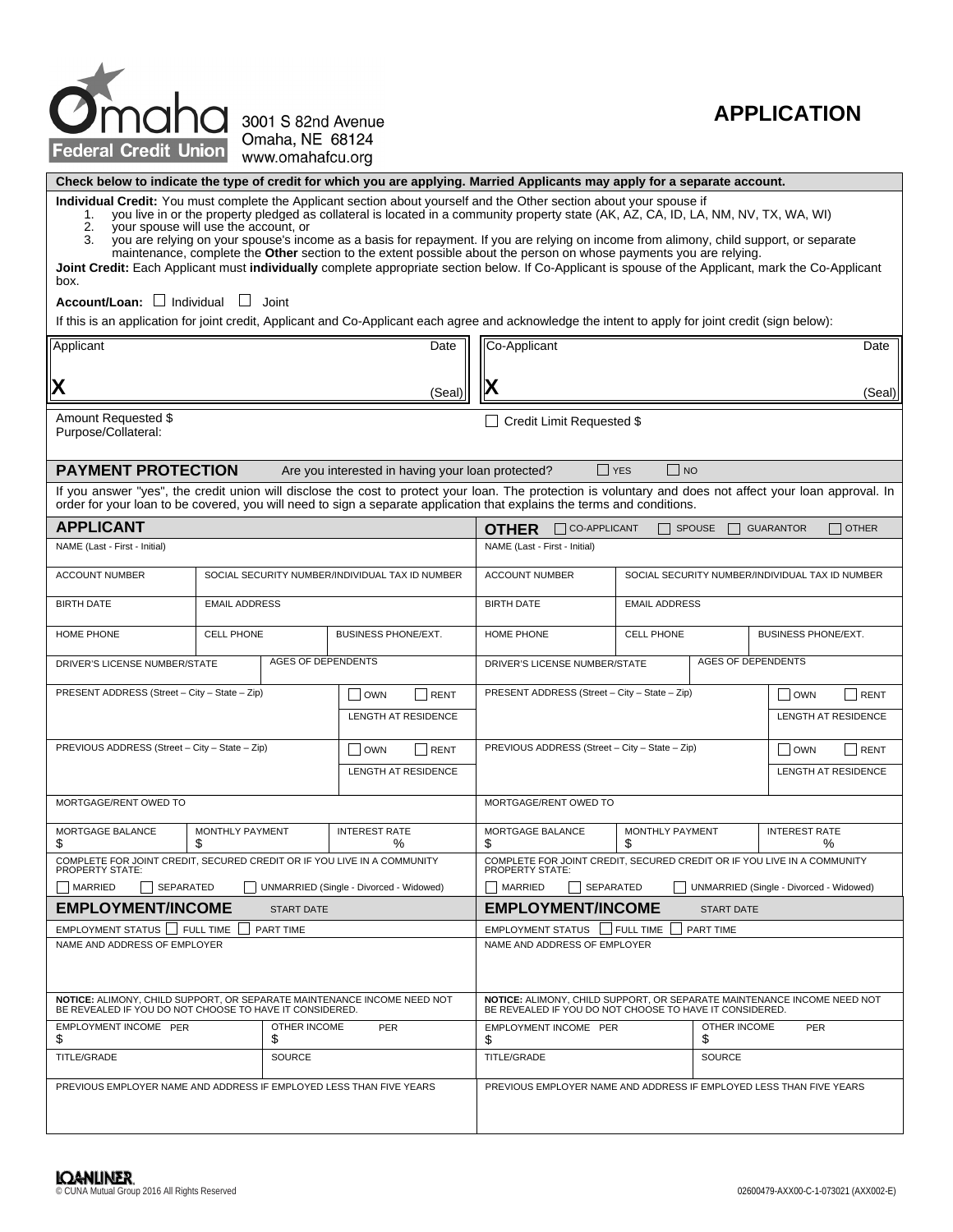| STARTING DATE                                                                                                                                                                                                                                            | <b>ENDING DATE</b>                                                                             |                     |                                                                                                                                     |                     | STARTING DATE<br><b>ENDING DATE</b> |                                         |            |                                                  |                        |                   |                                                    |              |  |
|----------------------------------------------------------------------------------------------------------------------------------------------------------------------------------------------------------------------------------------------------------|------------------------------------------------------------------------------------------------|---------------------|-------------------------------------------------------------------------------------------------------------------------------------|---------------------|-------------------------------------|-----------------------------------------|------------|--------------------------------------------------|------------------------|-------------------|----------------------------------------------------|--------------|--|
| <b>MILITARY:</b> IS DUTY STATION TRANSFER EXPECTED DURING NEXT YEAR? $\Box$ YES $\Box$ NO<br>WHERE<br><b>ENDING/SEPARATION DATE</b>                                                                                                                      |                                                                                                |                     | <b>MILITARY:</b> IS DUTY STATION TRANSFER EXPECTED DURING NEXT YEAR? $\Box$ YES $\Box$ NO<br>WHERE<br><b>ENDING/SEPARATION DATE</b> |                     |                                     |                                         |            |                                                  |                        |                   |                                                    |              |  |
| <b>REFERENCE</b>                                                                                                                                                                                                                                         |                                                                                                |                     |                                                                                                                                     |                     | <b>REFERENCE</b>                    |                                         |            |                                                  |                        |                   |                                                    |              |  |
| NAME AND ADDRESS OF NEAREST RELATIVE NOT LIVING WITH YOU                                                                                                                                                                                                 | NAME AND ADDRESS OF NEAREST RELATIVE NOT LIVING WITH YOU                                       |                     |                                                                                                                                     |                     |                                     |                                         |            |                                                  |                        |                   |                                                    |              |  |
|                                                                                                                                                                                                                                                          |                                                                                                |                     |                                                                                                                                     |                     |                                     |                                         |            |                                                  |                        |                   |                                                    |              |  |
| <b>RELATIONSHIP</b>                                                                                                                                                                                                                                      |                                                                                                | <b>RELATIONSHIP</b> |                                                                                                                                     |                     |                                     |                                         |            | HOME PHONE                                       |                        |                   |                                                    |              |  |
| <b>WHAT YOU OWE</b>                                                                                                                                                                                                                                      |                                                                                                |                     |                                                                                                                                     |                     |                                     |                                         |            |                                                  |                        |                   |                                                    |              |  |
| <b>DEBT</b>                                                                                                                                                                                                                                              | <b>CREDITOR NAME OTHER THAN THIS CREDIT UNION</b><br>(Attach additional sheet(s) if necessary) |                     |                                                                                                                                     |                     |                                     | <b>INTEREST RATE</b><br>PRESENT BALANCE |            |                                                  | <b>MONTHLY PAYMENT</b> |                   | <b>OWED BY</b><br><b>APPLICANT</b><br><b>OTHER</b> |              |  |
| $\neg$ RENT                                                                                                                                                                                                                                              |                                                                                                |                     |                                                                                                                                     |                     |                                     |                                         |            |                                                  |                        |                   |                                                    |              |  |
| FIRST MORTGAGE<br>(Incl. Tax & Ins.)                                                                                                                                                                                                                     |                                                                                                |                     | %                                                                                                                                   | \$<br>\$            |                                     |                                         |            |                                                  | $\Box$                 |                   |                                                    |              |  |
|                                                                                                                                                                                                                                                          |                                                                                                |                     |                                                                                                                                     | %                   | \$                                  |                                         |            | \$                                               |                        |                   | П                                                  | $\mathbf{L}$ |  |
|                                                                                                                                                                                                                                                          |                                                                                                |                     | %                                                                                                                                   | \$<br>\$            |                                     |                                         |            |                                                  |                        | Г                 | $\Box$                                             |              |  |
|                                                                                                                                                                                                                                                          |                                                                                                |                     | %                                                                                                                                   | \$                  |                                     |                                         | \$         |                                                  |                        | Г                 | $\mathbf{L}$                                       |              |  |
|                                                                                                                                                                                                                                                          |                                                                                                |                     | %                                                                                                                                   | \$<br>\$            |                                     |                                         |            |                                                  |                        | Г                 | $\mathbf{L}$                                       |              |  |
|                                                                                                                                                                                                                                                          |                                                                                                |                     | %<br>%                                                                                                                              | \$                  |                                     |                                         | \$         |                                                  |                        | Г                 |                                                    |              |  |
|                                                                                                                                                                                                                                                          |                                                                                                |                     |                                                                                                                                     |                     | \$                                  |                                         |            | \$<br>\$                                         |                        | Г                 |                                                    |              |  |
|                                                                                                                                                                                                                                                          |                                                                                                |                     |                                                                                                                                     | %<br>%              | \$<br>\$                            |                                         |            | \$                                               |                        |                   | Г                                                  |              |  |
|                                                                                                                                                                                                                                                          |                                                                                                |                     |                                                                                                                                     | %                   | \$                                  |                                         |            | \$                                               |                        |                   | Г<br>⊏                                             | $\Box$       |  |
|                                                                                                                                                                                                                                                          |                                                                                                |                     |                                                                                                                                     | %                   | \$                                  |                                         |            | \$                                               |                        |                   | П                                                  | П            |  |
|                                                                                                                                                                                                                                                          |                                                                                                |                     |                                                                                                                                     | %                   | \$                                  |                                         |            | \$                                               |                        |                   | П                                                  | П            |  |
| LIST ANY NAMES UNDER WHICH YOUR CREDIT REFERENCES<br>AND CREDIT HISTORY CAN BE CHECKED:                                                                                                                                                                  |                                                                                                | <b>TOTALS</b>       | \$                                                                                                                                  |                     |                                     | \$                                      |            |                                                  |                        |                   |                                                    |              |  |
| <b>WHAT YOU OWN</b>                                                                                                                                                                                                                                      |                                                                                                |                     |                                                                                                                                     |                     |                                     |                                         |            |                                                  |                        |                   |                                                    |              |  |
|                                                                                                                                                                                                                                                          |                                                                                                |                     |                                                                                                                                     |                     |                                     |                                         |            |                                                  |                        |                   | <b>OWNED BY</b>                                    |              |  |
| <b>ASSET DESCRIPTION</b>                                                                                                                                                                                                                                 | LIST LOCATION OF PROPERTY OR FINANCIAL INSTITUTION                                             |                     |                                                                                                                                     | <b>MARKET VALUE</b> |                                     |                                         |            | PLEDGED AS COLLATERAL<br><b>FOR ANOTHER LOAN</b> |                        |                   | <b>APPLICANT</b>                                   | <b>OTHER</b> |  |
|                                                                                                                                                                                                                                                          |                                                                                                |                     |                                                                                                                                     | \$                  |                                     |                                         | <b>YES</b> |                                                  | <b>NO</b>              |                   |                                                    |              |  |
|                                                                                                                                                                                                                                                          |                                                                                                |                     |                                                                                                                                     | \$                  |                                     |                                         | <b>YES</b> | $\Box$                                           | <b>NO</b>              | $\mathsf{L}$      |                                                    |              |  |
|                                                                                                                                                                                                                                                          |                                                                                                |                     |                                                                                                                                     | \$                  |                                     |                                         | <b>YES</b> |                                                  | <b>NO</b>              | $\mathsf{L}$      |                                                    |              |  |
|                                                                                                                                                                                                                                                          |                                                                                                |                     |                                                                                                                                     | \$                  |                                     |                                         | <b>YES</b> |                                                  | <b>NO</b>              |                   |                                                    |              |  |
|                                                                                                                                                                                                                                                          |                                                                                                |                     |                                                                                                                                     | \$                  |                                     | $\Box$                                  | YES        | $\Box$                                           | <b>NO</b>              | $\Box$            |                                                    | $\Box$       |  |
|                                                                                                                                                                                                                                                          |                                                                                                |                     |                                                                                                                                     | \$                  |                                     |                                         | <b>YES</b> | П                                                | <b>NO</b>              | $\vert \ \ \vert$ |                                                    | $\Box$       |  |
|                                                                                                                                                                                                                                                          |                                                                                                |                     |                                                                                                                                     | \$                  |                                     |                                         | <b>YES</b> |                                                  | <b>NO</b>              | Г                 |                                                    | П            |  |
| IF YOU ANSWER "YES" (BY CHECKING THE BOX) TO ANY QUESTION OTHER THAN #1,<br><b>OTHER INFORMATION ABOUT YOU</b><br><b>EXPLAIN ON AN ATTACHED SHEET</b>                                                                                                    |                                                                                                |                     |                                                                                                                                     |                     |                                     |                                         |            |                                                  |                        |                   | <b>APPLICANT</b>                                   | <b>OTHER</b> |  |
| 1.<br>ARE YOU A U.S. CITIZEN OR PERMANENT RESIDENT ALIEN?                                                                                                                                                                                                |                                                                                                |                     |                                                                                                                                     |                     |                                     |                                         |            |                                                  |                        | $\mathbf{L}$      |                                                    |              |  |
| 2.<br>DO YOU CURRENTLY HAVE ANY OUTSTANDING JUDGMENTS OR HAVE YOU EVER FILED FOR BANKRUPTCY, HAD A DEBT ADJUSTMENT<br>PLAN CONFIRMED UNDER CHAPTER 13, HAD PROPERTY FORECLOSED UPON OR REPOSSESSED IN THE LAST 7 YEARS, OR BEEN A PARTY<br>IN A LAWSUIT? |                                                                                                |                     |                                                                                                                                     |                     |                                     |                                         |            |                                                  |                        | $\mathsf{L}$      |                                                    | $\Box$       |  |
| 3.<br>IS YOUR INCOME LIKELY TO DECLINE IN THE NEXT TWO YEARS?                                                                                                                                                                                            |                                                                                                |                     |                                                                                                                                     |                     |                                     |                                         |            |                                                  |                        | $\Box$            |                                                    | $\Box$       |  |
| 4.<br>ARE YOU A CO-MAKER, CO-SIGNER OR GUARANTOR ON ANY LOAN NOT LISTED ABOVE?<br>FOR WHOM (Name of Others Obligated on Loan):                                                                                                                           |                                                                                                |                     |                                                                                                                                     |                     |                                     |                                         |            |                                                  |                        | $\Box$            |                                                    | ⊔            |  |
| TO WHOM (Name of Creditor):                                                                                                                                                                                                                              |                                                                                                |                     |                                                                                                                                     |                     |                                     |                                         |            |                                                  |                        |                   |                                                    |              |  |